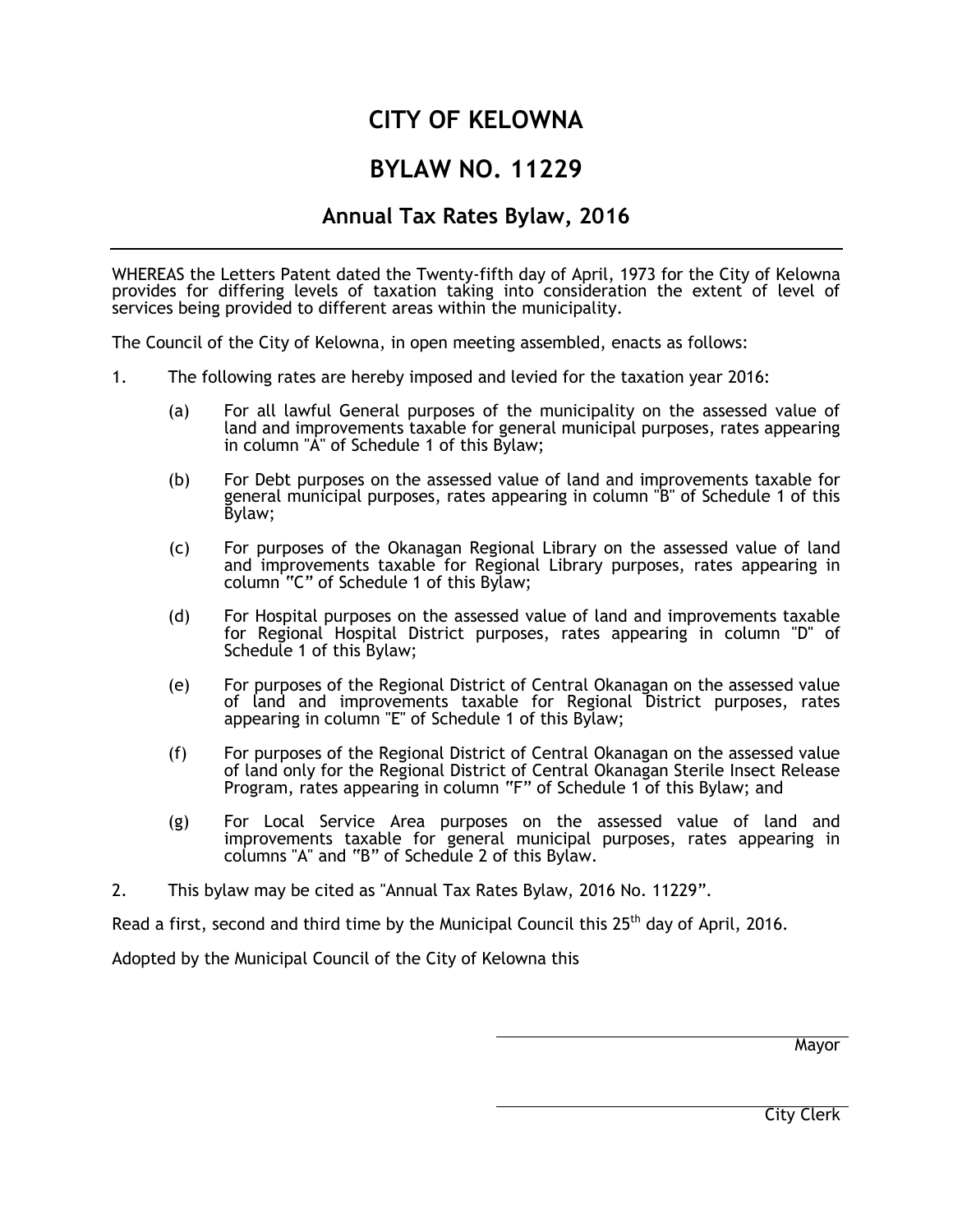Bylaw No. 11229– Page 2

### **SCHEDULE 1**

### **CITY OF KELOWNA**

#### **GENERAL MUNICIPAL, DEBT, HOSPITAL AND REGIONAL DISTRICT TAX RATES - 2016**

|                       |                              | TAX RATES (DOLLAR OF TAX PER \$1,000 TAXABLE VALUE) |             |                |                                                       |                                    | <b>TAXABLE</b><br><b>LAND ONLY</b>               |
|-----------------------|------------------------------|-----------------------------------------------------|-------------|----------------|-------------------------------------------------------|------------------------------------|--------------------------------------------------|
|                       |                              | A                                                   | B           | $\mathsf{C}$   | D                                                     | E                                  | F                                                |
| <b>PROPERTY CLASS</b> |                              | <b>GENERAL</b><br><b>MUNICIPAL</b>                  | <b>DEBT</b> | <b>LIBRARY</b> | <b>REGIONAL</b><br><b>HOSPITAL</b><br><b>DISTRICT</b> | <b>REGIONAL</b><br><b>DISTRICT</b> | <b>REGIONAL</b><br><b>DISTRICT</b><br><b>SIR</b> |
| 01                    | <b>Residential</b>           | 3.5607                                              | 0.1507      | 0.1778         | 0.3345                                                | 0.3114                             | 0.0425                                           |
| 02                    | <b>Utilities</b>             | 17.9668                                             | 0.7604      | 0.8973         | 1.1708                                                | 1.0900                             | 0.1488                                           |
| 03                    | <b>Supportive Housing</b>    | 3.5607                                              | 0.1507      | 0.1778         | 0.3345                                                | 0.3114                             | 0.0425                                           |
| 04                    | Major Industrial             | 13.2915                                             | 0.5625      | 0.6638         | 1.1373                                                | 1.0588                             | 0.1446                                           |
| 05                    | Light Industrial             | 7.8101                                              | 0.3305      | 0.3900         | 1.1373                                                | 1.0588                             | 0.1446                                           |
| 06                    | <b>Business/Other</b>        | 7.8101                                              | 0.3305      | 0.3900         | 0.8196                                                | 0.7630                             | 0.1042                                           |
| 08                    | <b>Recreation/Non-Profit</b> | 3.5607                                              | 0.1507      | 0.1778         | 0.3345                                                | 0.3114                             | 0.0425                                           |
| 09                    | Farm:                        |                                                     |             |                |                                                       |                                    |                                                  |
|                       | a) Land                      | 0.4586                                              | 0.0192      | 0.0222         | 0.3345                                                | 0.3114                             | 0.0425                                           |
|                       | b) Improvements              | 1.7096                                              | 0.0723      | 0.0854         | 0.0000                                                | 0.0000                             | 0.0000                                           |